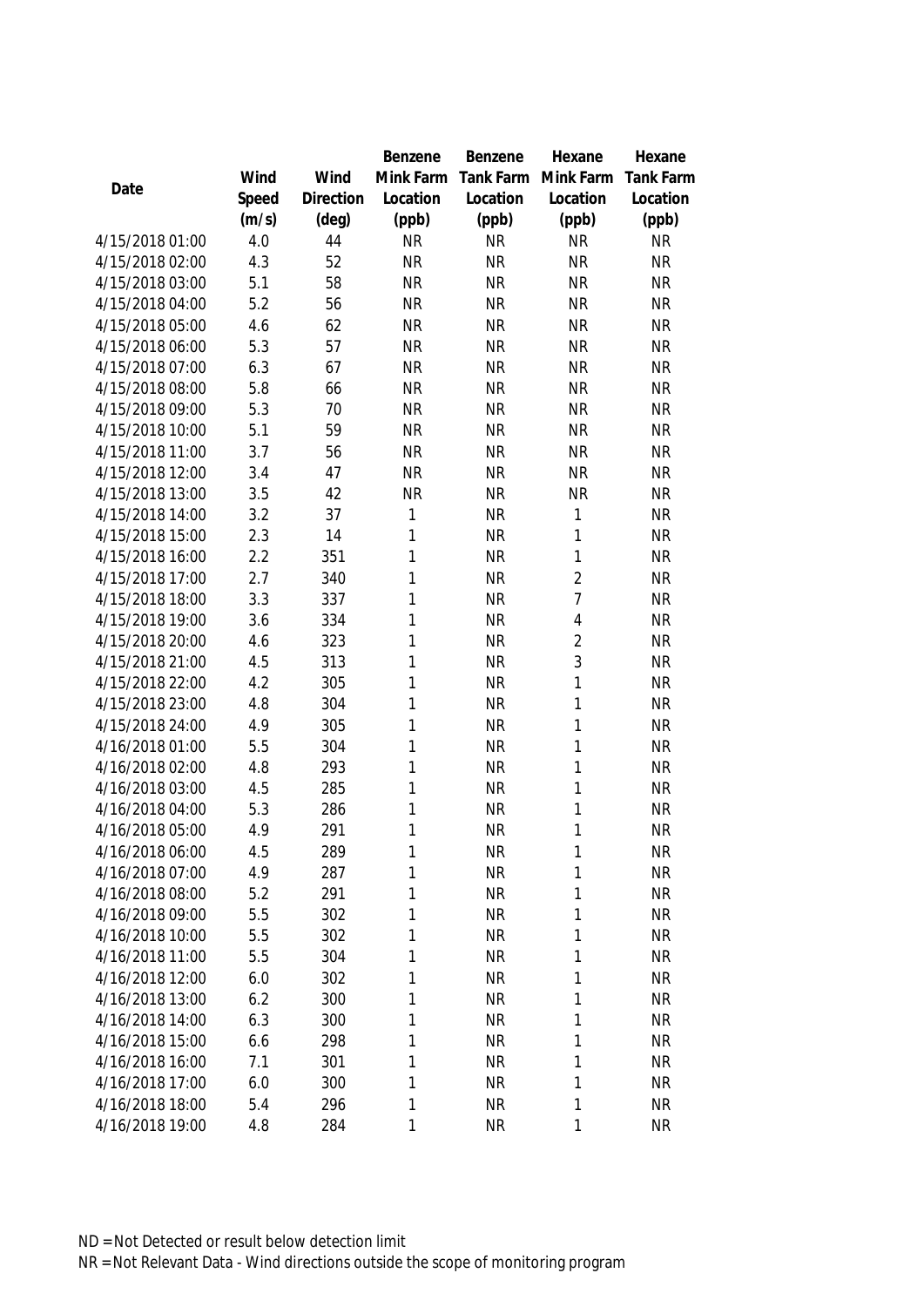|                                    |            |                | Benzene                | Benzene                | Hexane                 | Hexane                 |
|------------------------------------|------------|----------------|------------------------|------------------------|------------------------|------------------------|
|                                    | Wind       | Wind           | Mink Farm              | Tank Farm              | Mink Farm              | <b>Tank Farm</b>       |
| Date                               | Speed      | Direction      | Location               | Location               | Location               | Location               |
|                                    | (m/s)      | $(\text{deg})$ | (ppb)                  | (ppb)                  | (ppb)                  | (ppb)                  |
| 4/16/2018 20:00                    | 4.8        | 286            | 1                      | <b>NR</b>              | 1                      | <b>NR</b>              |
| 4/16/2018 21:00                    | 4.8        | 286            | 1                      | <b>NR</b>              | 1                      | <b>NR</b>              |
| 4/16/2018 22:00                    | 5.4        | 288            | 1                      | <b>NR</b>              | 1                      | <b>NR</b>              |
| 4/16/2018 23:00                    | 5.5        | 292            | 1                      | <b>NR</b>              | 1                      | <b>NR</b>              |
| 4/16/2018 24:00                    | 4.8        | 294            | 1                      | <b>NR</b>              | 1                      | <b>NR</b>              |
| 4/17/2018 01:00                    | 4.9        | 290            | 1                      | <b>NR</b>              | 1                      | <b>NR</b>              |
| 4/17/2018 02:00                    | 5.0        | 288            | 1                      | <b>NR</b>              | 1                      | <b>NR</b>              |
| 4/17/2018 03:00                    | 4.9        | 287            | 1                      | <b>NR</b>              | 1                      | <b>NR</b>              |
| 4/17/2018 04:00                    | 4.1        | 287            | 1                      | <b>NR</b>              | $\mathbf{1}$           | <b>NR</b>              |
| 4/17/2018 05:00                    | 3.6        | 277            | 1                      | <b>NR</b>              | 1                      | <b>NR</b>              |
| 4/17/2018 06:00                    | 3.5        | 280            | 1                      | <b>NR</b>              | $\mathbf{1}$           | <b>NR</b>              |
| 4/17/2018 07:00                    | 3.9        | 282            | 1                      | <b>NR</b>              | 1                      | <b>NR</b>              |
| 4/17/2018 08:00                    | 5.1        | 302            | 1                      | <b>NR</b>              | 1                      | <b>NR</b>              |
| 4/17/2018 09:00                    | 6.1        | 316            | 1                      | <b>NR</b>              | $\overline{2}$         | <b>NR</b>              |
| 4/17/2018 10:00                    | 5.7        | 317            | 1                      | <b>NR</b>              | 5                      | <b>NR</b>              |
| 4/17/2018 11:00                    | 5.2        | 318            | 1                      | <b>NR</b>              | $\overline{4}$         | <b>NR</b>              |
| 4/17/2018 12:00                    | 4.4        | 325            | 1                      | <b>NR</b>              | $\overline{4}$         | <b>NR</b>              |
| 4/17/2018 13:00                    | 4.8        | 315            | 1                      | <b>NR</b>              | 3                      | <b>NR</b>              |
| 4/17/2018 14:00                    | 4.4        | 295            | 1                      | <b>NR</b>              | 6                      | <b>NR</b>              |
| 4/17/2018 15:00                    | 3.7        | 284            | $\overline{2}$         | <b>NR</b>              | 6                      | <b>NR</b>              |
| 4/17/2018 16:00                    | 3.7        | 283            | 1                      | <b>NR</b>              | 5                      | <b>NR</b>              |
| 4/17/2018 17:00                    | 3.2        | 338            | 1                      | <b>NR</b>              | 3                      | <b>NR</b>              |
| 4/17/2018 18:00                    | 3.1        | 338            | $\overline{2}$         | <b>NR</b>              | 8                      | <b>NR</b>              |
| 4/17/2018 19:00                    | 3.6        | 60             | <b>NR</b>              | <b>NR</b>              | <b>NR</b>              | <b>NR</b>              |
| 4/17/2018 20:00                    | 3.3        | 85             | <b>NR</b>              | <b>NR</b>              | <b>NR</b>              | <b>NR</b>              |
| 4/17/2018 21:00                    | 2.7        | 91             | <b>NR</b>              | <b>NR</b>              | <b>NR</b>              | <b>NR</b>              |
| 4/17/2018 22:00                    | 2.4        | 86             | <b>NR</b>              | <b>NR</b>              | <b>NR</b>              | <b>NR</b>              |
| 4/17/2018 23:00                    | 2.2        | 76             | <b>NR</b>              | <b>NR</b>              | <b>NR</b>              | <b>NR</b>              |
| 4/17/2018 24:00                    | 1.9        | 76             | <b>NR</b>              | <b>NR</b>              | <b>NR</b>              | <b>NR</b>              |
| 4/18/2018 01:00                    | 1.6        | 72             | <b>NR</b>              | <b>NR</b>              | <b>NR</b>              | <b>NR</b>              |
| 4/18/2018 02:00                    | 1.8        | 66             | <b>NR</b>              | <b>NR</b>              | <b>NR</b>              | <b>NR</b>              |
| 4/18/2018 03:00                    | 1.5        | 88             | <b>NR</b>              | <b>NR</b>              | <b>NR</b>              | <b>NR</b>              |
| 4/18/2018 04:00                    | 1.9        | 96             | <b>NR</b><br><b>NR</b> | <b>NR</b><br><b>NR</b> | <b>NR</b>              | <b>NR</b>              |
| 4/18/2018 05:00<br>4/18/2018 06:00 | 2.2<br>2.7 | 85<br>105      | <b>NR</b>              | <b>NR</b>              | <b>NR</b><br><b>NR</b> | <b>NR</b><br><b>NR</b> |
| 4/18/2018 07:00                    | 3.8        | 109            | <b>NR</b>              | <b>NR</b>              | <b>NR</b>              | <b>NR</b>              |
| 4/18/2018 08:00                    | 4.5        | 112            | <b>NR</b>              | <b>NR</b>              | <b>NR</b>              | <b>NR</b>              |
| 4/18/2018 09:00                    | 5.7        | 105            | <b>NR</b>              | <b>NR</b>              | <b>NR</b>              | <b>NR</b>              |
| 4/18/2018 10:00                    | 5.6        | 99             | <b>NR</b>              | <b>NR</b>              | <b>NR</b>              | <b>NR</b>              |
| 4/18/2018 11:00                    | 5.0        | 92             | <b>NR</b>              | <b>NR</b>              | <b>NR</b>              | <b>NR</b>              |
| 4/18/2018 12:00                    | 4.8        | 75             | <b>NR</b>              | <b>NR</b>              | <b>NR</b>              | <b>NR</b>              |
| 4/18/2018 13:00                    | 5.0        | 64             | <b>NR</b>              | <b>NR</b>              | <b>NR</b>              | <b>NR</b>              |
| 4/18/2018 14:00                    | 4.8        | 38             | 1                      | <b>NR</b>              | $\mathbf 1$            | <b>NR</b>              |
|                                    |            |                |                        |                        |                        |                        |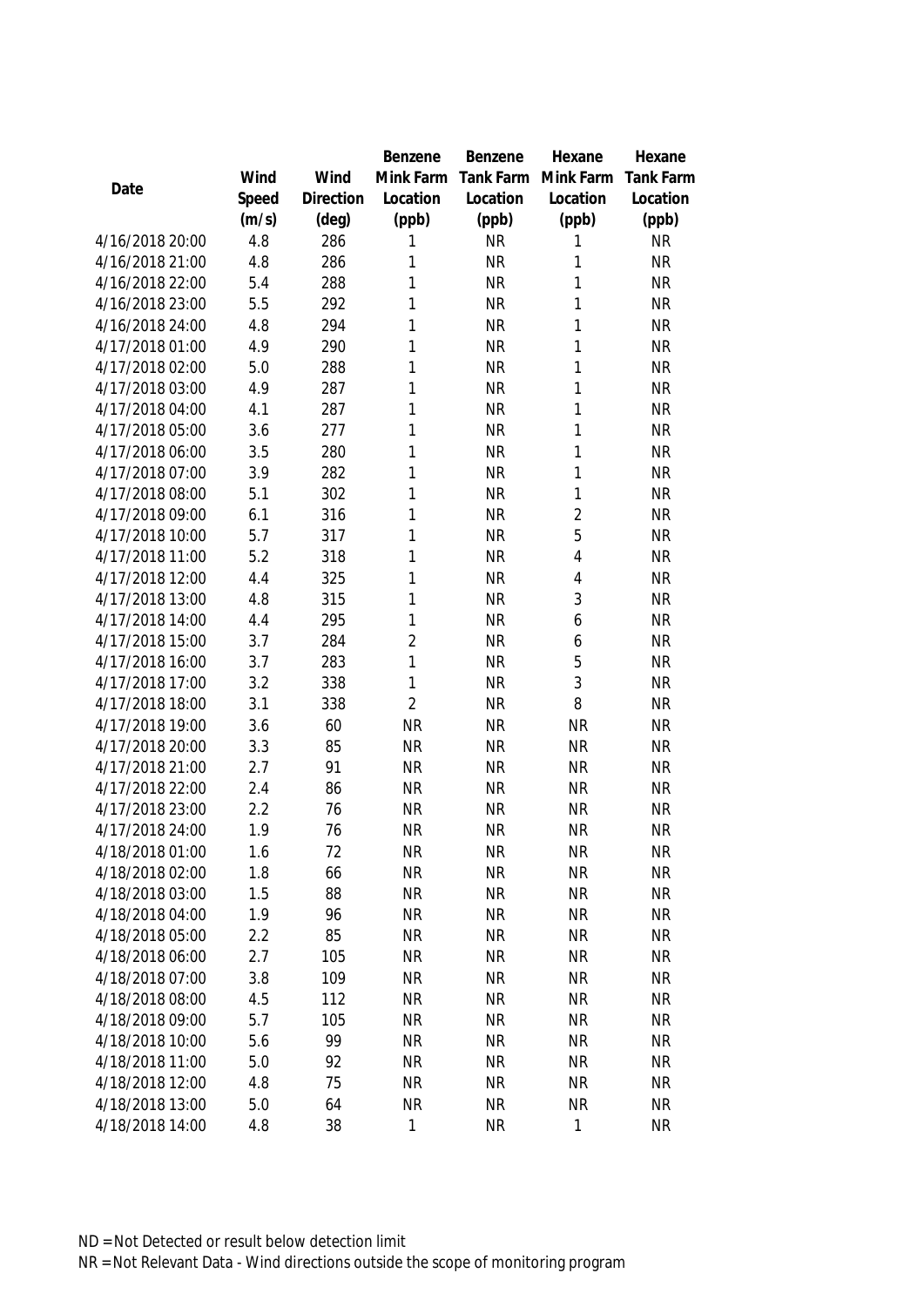|                 |       |                | <b>Benzene</b> | Benzene   | Hexane         | Hexane           |
|-----------------|-------|----------------|----------------|-----------|----------------|------------------|
|                 | Wind  | Wind           | Mink Farm      | Tank Farm | Mink Farm      | <b>Tank Farm</b> |
| Date            | Speed | Direction      | Location       | Location  | Location       | Location         |
|                 | (m/s) | (deg)          | (ppb)          | (ppb)     | (ppb)          | (ppb)            |
| 4/18/2018 15:00 | 4.0   | 49             | <b>NR</b>      | <b>NR</b> | <b>NR</b>      | <b>NR</b>        |
| 4/18/2018 16:00 | 4.0   | 41             | <b>NR</b>      | <b>NR</b> | <b>NR</b>      | <b>NR</b>        |
| 4/18/2018 17:00 | 3.3   | 23             | 1              | <b>NR</b> | 1              | <b>NR</b>        |
| 4/18/2018 18:00 | 2.5   | 9              | $\mathbf{1}$   | <b>NR</b> | $\overline{2}$ | <b>NR</b>        |
| 4/18/2018 19:00 | 2.0   | 359            | $\mathbf{1}$   | <b>NR</b> | $\overline{2}$ | <b>NR</b>        |
| 4/18/2018 20:00 | 2.7   | 340            | $\overline{4}$ | <b>NR</b> | 14             | <b>NR</b>        |
| 4/18/2018 21:00 | 2.5   | 341            | 5              | <b>NR</b> | 19             | <b>NR</b>        |
| 4/18/2018 22:00 | 3.4   | 333            | $\overline{4}$ | <b>NR</b> | 15             | <b>NR</b>        |
| 4/18/2018 23:00 | 4.3   | 325            | $\overline{4}$ | <b>NR</b> | 15             | <b>NR</b>        |
| 4/18/2018 24:00 | 4.4   | 327            | $\overline{2}$ | <b>NR</b> | 10             | <b>NR</b>        |
| 4/19/2018 01:00 | 4.0   | 331            | 3              | <b>NR</b> | 14             | <b>NR</b>        |
| 4/19/2018 02:00 | 2.9   | 343            | $\overline{4}$ | <b>NR</b> | 14             | <b>NR</b>        |
| 4/19/2018 03:00 | 3.5   | 1              | $\mathbf{1}$   | <b>NR</b> | 1              | <b>NR</b>        |
| 4/19/2018 04:00 | 4.6   | 18             | $\mathbf{1}$   | <b>NR</b> | $\overline{2}$ | <b>NR</b>        |
| 4/19/2018 05:00 | 2.9   | 360            | $\mathbf{1}$   | <b>NR</b> | 1              | <b>NR</b>        |
| 4/19/2018 06:00 | 2.4   | 355            | $\mathbf{1}$   | <b>NR</b> | 1              | <b>NR</b>        |
| 4/19/2018 07:00 | 2.3   | 354            | $\mathbf{1}$   | <b>NR</b> | $\mathbf{1}$   | <b>NR</b>        |
| 4/19/2018 08:00 | 2.7   | 357            | $\mathbf{1}$   | <b>NR</b> | $\mathbf{1}$   | <b>NR</b>        |
| 4/19/2018 09:00 | 3.2   | $\overline{2}$ | $\mathbf{1}$   | <b>NR</b> | $\mathbf{1}$   | <b>NR</b>        |
| 4/19/2018 10:00 | 3.2   | $\overline{2}$ | 1              | <b>NR</b> | $\mathbf{1}$   | <b>NR</b>        |
| 4/19/2018 11:00 | 3.5   | 360            | 1              | <b>NR</b> | $\mathbf{1}$   | <b>NR</b>        |
| 4/19/2018 12:00 | 3.3   | 358            | 1              | <b>NR</b> | $\overline{2}$ | <b>NR</b>        |
| 4/19/2018 13:00 | 3.2   | 1              | $\mathbf{1}$   | <b>NR</b> | $\overline{2}$ | <b>NR</b>        |
| 4/19/2018 14:00 | 3.2   | 357            | 1              | <b>NR</b> | $\overline{4}$ | <b>NR</b>        |
| 4/19/2018 15:00 | 3.2   | 347            | $\overline{2}$ | <b>NR</b> | $\overline{7}$ | <b>NR</b>        |
| 4/19/2018 16:00 | 3.2   | 357            | $\overline{2}$ | <b>NR</b> | 8              | <b>NR</b>        |
| 4/19/2018 17:00 | 3.4   | 347            | $\mathbf{1}$   | <b>NR</b> | $\overline{2}$ | <b>NR</b>        |
| 4/19/2018 18:00 | 3.2   | 350            | $\mathbf{1}$   | <b>NR</b> | $\overline{2}$ | <b>NR</b>        |
| 4/19/2018 19:00 | 3.1   | 349            | $\overline{2}$ | <b>NR</b> | 6              | <b>NR</b>        |
| 4/19/2018 20:00 | 2.7   | 355            | 1              | <b>NR</b> | 1              | <b>NR</b>        |
| 4/19/2018 21:00 | 2.2   | 354            | 1              | <b>NR</b> | 1              | <b>NR</b>        |
| 4/19/2018 22:00 | 2.1   | 358            | 1              | <b>NR</b> | $\mathbf{1}$   | <b>NR</b>        |
| 4/19/2018 23:00 | 2.0   | 354            | $\mathbf{1}$   | <b>NR</b> | $\mathbf{1}$   | <b>NR</b>        |
| 4/19/2018 24:00 | 2.0   | 356            | $\mathbf{1}$   | <b>NR</b> | $\mathbf{1}$   | <b>NR</b>        |
| 4/20/2018 01:00 | 2.0   | 360            | $\mathbf{1}$   | <b>NR</b> | 3              | <b>NR</b>        |
| 4/20/2018 02:00 | 2.2   | 338            | $\mathbf{1}$   | <b>NR</b> | $\overline{2}$ | <b>NR</b>        |
| 4/20/2018 03:00 | 2.0   | 334            | $\mathbf{1}$   | <b>NR</b> | 6              | <b>NR</b>        |
| 4/20/2018 04:00 | 1.8   | 343            | $\mathbf{1}$   | <b>NR</b> | 3              | <b>NR</b>        |
| 4/20/2018 05:00 | 2.1   | 341            | 1              | <b>NR</b> | 3              | <b>NR</b>        |
| 4/20/2018 06:00 | 1.8   | 5              | 6              | <b>NR</b> | 16             | <b>NR</b>        |
| 4/20/2018 07:00 | 2.2   | 19             | 11             | <b>NR</b> | 28             | <b>NR</b>        |
| 4/20/2018 08:00 | 2.4   | 33             | $\mathbf{1}$   | <b>NR</b> | 3              | <b>NR</b>        |
| 4/20/2018 09:00 | 2.0   | 48             | <b>NR</b>      | <b>NR</b> | <b>NR</b>      | <b>NR</b>        |